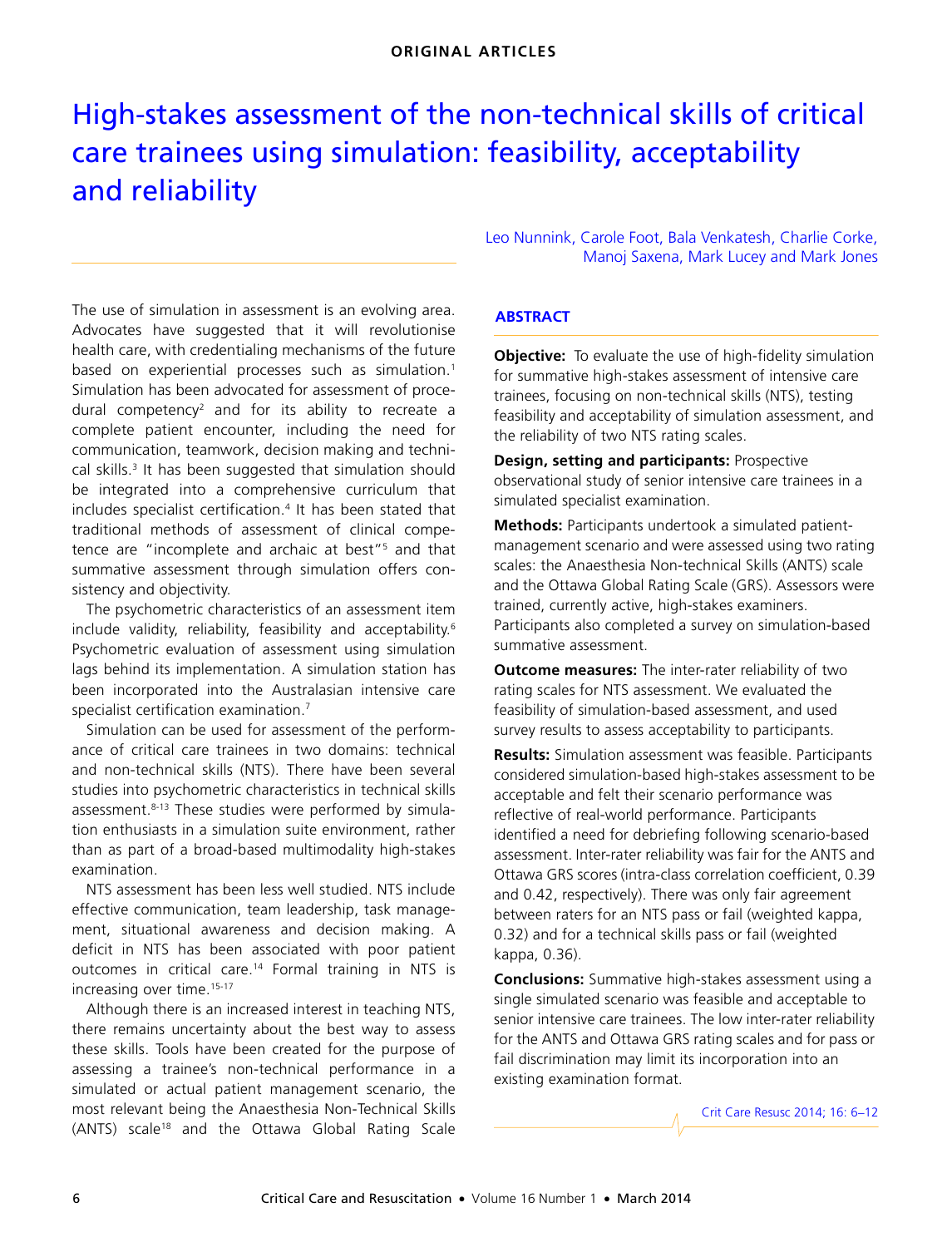## **Table 1. Inter-rater reliability of skills scores for Anaesthesia Non-technical Skills (ANTS) and Ottawa category scores, using six raters**

|                           | Category and skills assessed Intraclass correlation coefficient |  |  |
|---------------------------|-----------------------------------------------------------------|--|--|
| ANTS category             |                                                                 |  |  |
| Task management           | 0.47                                                            |  |  |
| Team working              | 0.42                                                            |  |  |
| Situation awareness       | 0.22                                                            |  |  |
| Decision making           | 0.14                                                            |  |  |
| Overall                   | 0.39                                                            |  |  |
| Ottawa category           |                                                                 |  |  |
| Overall performance       | 0.43                                                            |  |  |
| Problem solving           | 0.23                                                            |  |  |
| Situational awareness     | 0.32                                                            |  |  |
| Anticipation and planning | 0.47                                                            |  |  |
| Leadership                | 0.27                                                            |  |  |
| Clinical management       | 0.29                                                            |  |  |
| Resource utilisation      | 0.32                                                            |  |  |
| Communication (output)    | 0.30                                                            |  |  |
| Communication (input)     | 0.33                                                            |  |  |
| Overall                   | 0.42                                                            |  |  |
|                           |                                                                 |  |  |

(GRS).[19](#page-5-2) The ANTS scale was designed to assess the workplace performance of anaesthesia trainees but is easily adaptable to the critical care environment; the Ottawa GRS is specific for intensive care practice. The ANTS system was devised after detailed task analysis by a team including industrial psychologists,<sup>20</sup> and the Ottawa GRS was principally devised by practising clinicians. Construct validity has been established.[19](#page-5-2)

Neither of these tools was designed for summative assessment, but some would consider it desirable to specifically assess NTS in a high-stakes process. There is an established practice of summative assessment of NTS in other industries, particularly aviation. Validated rating systems exist, and a pilot's failure in the non-technical component of their mandatory simulator assessment may result in a flying ban until non-technical performance has been remediated[.21](#page-5-4)

In this study we set out to evaluate summative assessment of senior intensive care medicine trainees in a simulated scenario. We incorporated a high-fidelity simulated scenario inserted into the current College of Intensive Care Medicine (CICM) of Australia and New Zealand examination format, that is, as one of a series of 10 minute, viva-voce-style stations. Although we gathered data about technical and NTS assessment, our focus was on NTS, given the larger existing body of research on technical skills.

Our primary aim was to evaluate the feasibility and acceptability of NTS assessment in a high-stakes format. We tested the reliability of the psychometric characteristics of the ANTS scale and the Ottawa GRS. We also sought to identify if there was a correlation between assessed technical performance and non-technical performance. We aimed to perform assessments using a realworld format that could be included in the existing specialist exam. We used existing CICM high-stakes examiners and ensured realistic requirements for infrastructure, time and examiner training.

## **Methods**

#### **Participants**

Study participants were 24 senior trainees in intensive care who were attending a pre-examination course structured in a mock-exam format. The course is a recognised last point of preparation for the exit examination. Most participants were completing their Australasian specialist exit examinations. Participants were a mean of 10.7 years from graduation and had completed a mean of 4 years of intensive care practice. Seven of the 24 participants described themselves as familiar with managing simulated patients.

## Study design

Consent was obtained from the study participants. The study protocol was approved by the Princess Alexandra Hospital Human Research Ethics Committee.

The scenario station was one of a series of 10-minute viva-voce-style examination stations. Study participants were asked to manage a simulated patient in a 10-minute scenario. The scenario involved a trauma patient with a deteriorating level of consciousness using a mannequin patient simulator (Laerdal SimMan). Key participant actions included intubation, initial management of intracranial hypertension, liaison with neurosurgery and radiology staff, and management of junior staff. Confederate actors performed the roles of intensive care nurse and junior doctor. Before study commencement, the scenario was reviewed by five practising specialists to establish content validity. A standardised script was created and the scenario was rehearsed and road-tested to ensure reproducible delivery. Twenty-four participants completed the scenario and, despite a lack of prior participant familiarisation, all were completed without major technical issues.

The video recordings of participant performance were provided to six raters. All raters were current examiners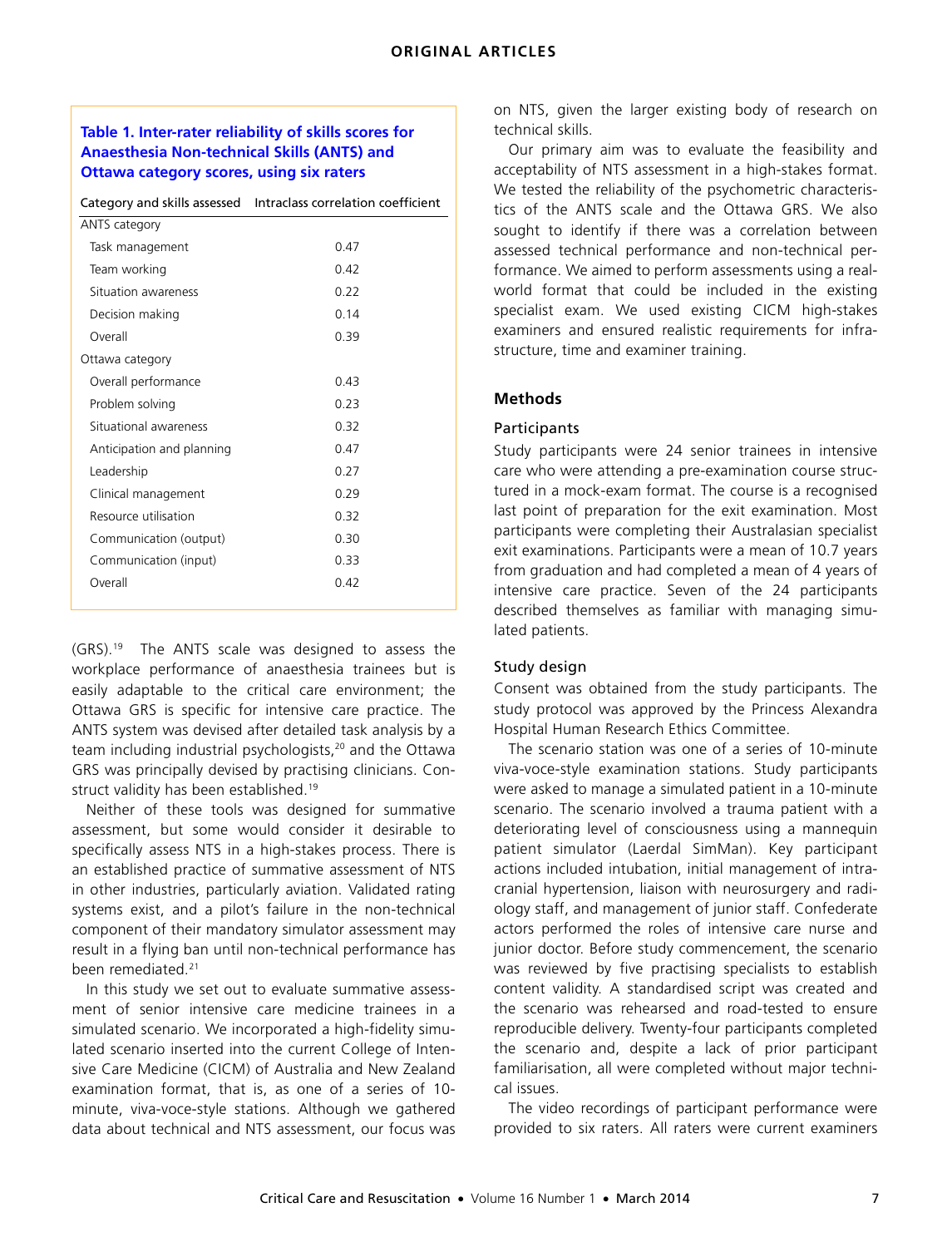## **Table 2. Intra-rater agreement between pass and fail, using four raters**

| Comparison                                    | Kappa |
|-----------------------------------------------|-------|
| Technical pass/fail v non-technical pass/fail | 0.58  |
| Technical pass/fail v overall pass/fail       | 0.89  |
| Non-technical pass/fail v overall pass/fail   | 0.62  |

## **Table 3. Non-technical skills (NTS) post-assessment trainee survey results (***n* **= 24)**

| Survey statement                                                                        | Agree or<br>strongly<br>agree | Neutral | Disagree<br>or<br>strongly<br>disagree |
|-----------------------------------------------------------------------------------------|-------------------------------|---------|----------------------------------------|
| The scenario felt realistic for me                                                      | 75%                           | 17%     | 8%                                     |
| I behaved like I would at work if<br>managing the same type of<br>patient               | 66%                           | 17%     | 17%                                    |
| My behaviour reflected my<br>usual abilities in dealing with a<br>crisis under pressure | 58%                           | 25%     | 17%                                    |
| I think it is reasonable that NTS<br>could be formally assessed<br>during my training   | 67%                           | 25%     | 8%                                     |
| A simulated patient in a crisis is<br>a reasonable way to test a<br>trainee's NTS       | 84%                           | 12%     | 4%                                     |
| I am concerned that marking of<br>the scenario could be too<br>subjective to be fair    | 21%                           | 46%     | 33%                                    |
| Candidates must have an<br>opportunity to debrief after a<br>scenario-based assessment  | 84%                           | 8%      | 4%<br>(1 non-<br>responder)            |

for the CICM specialist examination. College requirements mandate that examiners regularly attend calibration and standardisation exercises. Before performing the NTS ratings, examiners underwent an NTS training package. The package included presentations and reading material on the subject of NTS and NTS assessment, as well as a number of test scenarios. The examiners were asked to rate the test scenarios, with the results calibrated against consensus marks. Completion time for the examiner training package was about 1 day.

After completing the training and calibration exercise, examiners were asked to rate each participant's performance using the ANTS scale and the Ottawa GRS. We used a slight modification of the Ottawa GRS, as suggested by the original authors (Dr John Kim, Assistant Professor of Medicine, University of Ottawa, personal communication, 2009). Rating scales are shown in Appendix 1 and Appendix 2. Examiners were asked to provide a pass or fail assessment of each participant's technical performance, non-technical performance, and an overall pass or fail mark. No criteria were provided for determining overall pass or fail, as we wished to identify factors leading an examiner to attribute an overall passing grade. Participants were asked to complete a survey questionnaire regarding the acceptability of the NTS assessment. Response options were on a five-point Likert scale, ranging from "strongly disagree" to "strongly agree".

## Statistical analysis

SAS 9.2 for Windows (SAS Institute) was used for analysis. Intraclass correlation was used to estimate reliability coefficients for the ANTS and Ottawa scales. Simple kappa values were used for estimating agreement of all categorical variables.

The ANTS scale comprises 15 elements in four categories and statistical analysis of ANTS scores is reported using category scores only. Analysis using the sum of individual element scores within each category produced comparable results. The first element of the Ottawa GRS is overall performance and, to avoid redundancy, we did not include it in the summed overall score.

## **Results**

Six assessors completed the ANTS and Ottawa GRS scores for all participants. Due to technical factors, four assessors completed the pass or fail determinations. Inter-rater agreement for technical skills pass or fail was 0.36 (weighted average kappa) and for overall pass or fail, 0.28. For inter-rater reliability of the NTS scores, ANTS and Ottawa scores intraclass correlation coefficients (ICC) were 0.39 and 0.42, respectively (Table 1). Inter-rater agreement for NTS pass or fail discrimination was similar to inter-rater agreement for the ANTS and Ottawa scores; the weighted average kappa for all four examiners was 0.32 for NTS pass or fail.

Each rater scored each candidate for pass or fail in each of three domains (NTS, technical skills and overall). We examined the correlation between the pass or fail results given to an individual candidate by an individual rater (Table 2). The strongest agreement was between technical skills pass or fail and overall pass or fail (κ, 0.89), ie, if an individual rater gave a candidate a pass for technical skills, they were very likely to attribute the same candidate an overall pass, and were less likely to attribute an overall pass to a candidate who had achieved a nontechnical pass (κ, 0.62).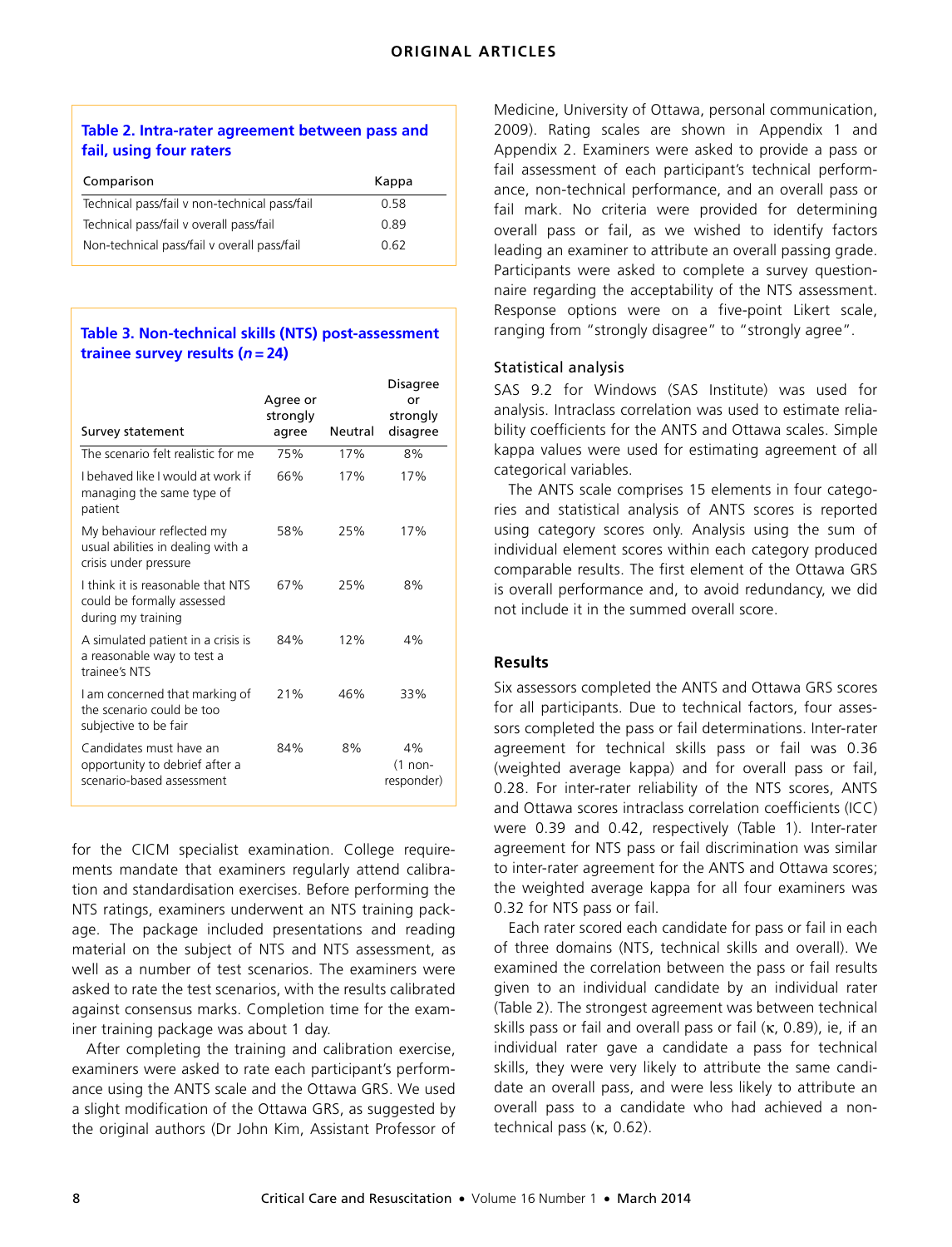The final component of our study was a survey of participants' attitudes towards formal assessment of NTS using a simulated scenario. Participants were surveyed immediately after completing the scenario, with a response rate of 100%. Results are shown in Table 3. The survey results indicate strong support for the acceptability of formal assessment of NTS using a simulated scenario. Participants generally agreed that their behaviour in the scenario was representative of their capabilities in the workplace. An unexpected finding was a perceived need for debriefing, with 84% agreeing that "candidates must have an opportunity to debrief after a scenario-based assessment".

#### **Discussion**

Our results show that summative assessment of technical and NTS in an exam-format simulated scenario is feasible, and highly acceptable to candidates. However, our data show limited inter-rater reliability for the currently available NTS assessment tools that are relevant to intensive care. Both tools performed similarly. Additionally, there was only fair inter-rater agreement for technical skills assessment and a simple pass or fail designation.

Our high-fidelity simulation scenario was run externally to a simulation centre, using a portable mannequin and equipment. In terms of feasibility, candidates perceived the environment, scenario and actors to be realistic. Those without prior simulation exposure were able to complete a scenario without familiarisation, and candidates felt that their simulated scenario performance reflected their real-life performance in a similar situation.

In terms of acceptability, candidates felt that it was reasonable to be assessed using a simulated scenario, and agreed that NTS assessment in a simulated scenario was reasonable.

However, the reliability of assessment using a simulated scenario was limited. Previously published studies evaluating performance using simulation in a low-stakes context have shown generally higher inter-rater reliability. The statistics used in different studies vary somewhat (eg, ICC vs Pearson correlation coefficient [*r*]), but they are roughly comparable. Reported figures range from ICC =  $0.36$  to  $r = 0.97$ .<sup>[8](#page-4-7)[-13](#page-4-8)</sup> These studies generally used single-dimension scales and checklists to assess technical skills performance.

Assessing technical skills was not our primary aim, and we only assessed technical skills at the level of pass or fail. We found limited inter-rater reliability for technical skills pass or fail. In some countries (such as Israel), assessment of technical performance in simulated scenarios has already been incorporated into high-stakes specialist certification and recertification.<sup>[22](#page-5-5)-[24](#page-5-6)</sup> In those jurisdictions, assessment of technical performance has been implemented using trained simulation educators in a simulation facility.

Fewer studies have examined inter-rater correlation of NTS assessment. Reported figures have ranged from *r* = 0.57 to  $r = 0.88^{18,19,25}$  $r = 0.88^{18,19,25}$  $r = 0.88^{18,19,25}$  $r = 0.88^{18,19,25}$  $r = 0.88^{18,19,25}$  using one to eight scenarios, also performed in a simulation suite. NTS scores have been shown to be more stable in multiple scenarios than technical skills scores, thus should lend themselves better to single-scenario assessment.<sup>[26](#page-5-8)[,27](#page-5-1)</sup>

Our finding was that summative assessment of technical skills and NTS using performance in a single simulated scenario was subjective to a worrying degree when performed by high-stakes examiners who were not all simulation educators. This leads us to caution against the use of this modality currently for high-stakes assessment in intensive care.

Our data demonstrated lower inter-rater correlation than previous reports using a single scenario. Our study is unique in using currently active high-stakes examiners rather than simulation educators to rate our participants. Our examiners had all undertaken examiner-calibration training exercises and all underwent NTS training, but were not chosen due to a particular interest in simulation. Our results may therefore be similar to those generated by incorporation of a simulation component into an actual high-stakes examination.

By asking the raters to make a determination of pass or fail in two domains as well as overall pass or fail, we have identified the skills considered by examiners to be most important. The closest correlation was between a technical skills pass or fail and an overall pass or fail, indicating that examiners gave substantially more weight to technical skills performance than to NTS performance when determining an overall pass or fail mark. This may indicate examiner bias towards technical skills performance over NTS.

Our study is limited by the small sample size. Another limitation is the use of video for assessment. Video recording was essential for the purposes of our study, but may not be representative of real-world assessment, in which the examiner must make a determination on the spot without the luxury of being able to review a candidate's performance.

Shortcomings of our study include the short duration of examiner training, the use of a single 10-minute examination episode, and the fact that our high-stakes format was simulated rather than a real, high-stakes examination, but these limitations are to some extent intentional. The mode of implementation represents a real-world scenario for adoption of simulation-based technical and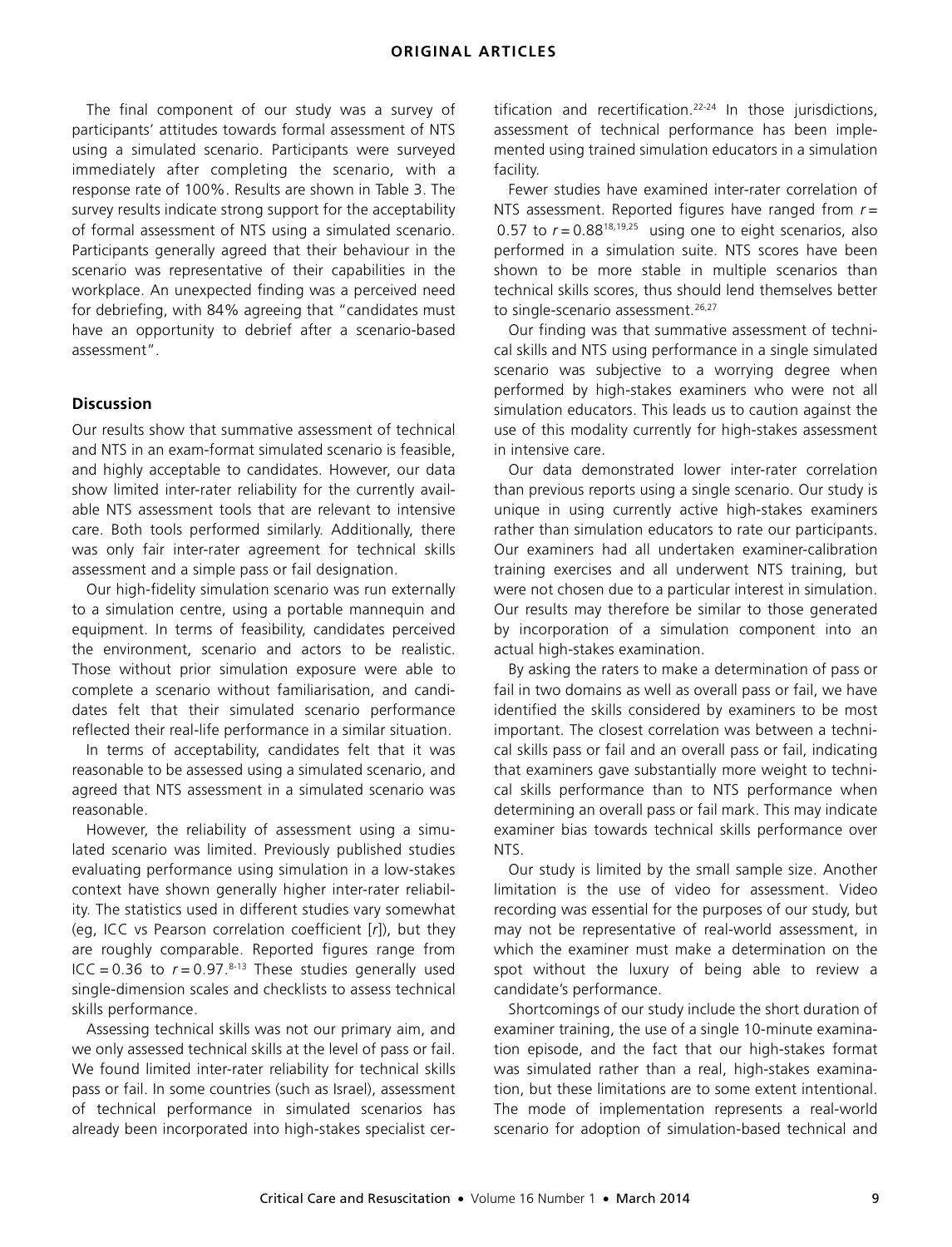NTS assessment into a current exam format. It would be unrealistic to expect examiners, who are practising senior clinicians, to spend longer than a day on NTS training in addition to their existing examination writing, assessment and calibration duties.

We used one scenario incorporated into the existing exam format, which reflects recent practice in the CICM exit examination. Having multiple scenarios would significantly lengthen the exam.

The use of a simulated (rather than real) high-stakes examination permitted the use of multiple raters and the calculation of inter-rater correlation. The trainees were very close to completing their actual exit exam, and trainee survey data indicate that the mock exam was taken as seriously as a real exam.

## **Conclusions**

Our data indicate that summative assessment of technical skills and NTS, using simulation, is acceptable to participants and can be feasibly integrated into an existing examination format, but the inter-rater reliability of a single assessment episode was limited. Correlation was limited for the ANTS and Ottawa GRS scores, and simple pass or fail determinations. We caution against adoption of high-stakes, summative assessment of NTS using a simulated scenario incorporated into an existing examination format. If it were seen to be desirable to summatively assess NTS in intensive care trainees using simulation, this would require further psychometric validation before implementation. It may be preferable to establish a dedicated testing session in a simulation facility rather than incorporation into an existing examination format.

#### **Acknowledgements**

We thank Jeremy Cohen, Amod Karnik and Mary Pinder for assessing the performance of trainees, and Kim Vidhani for trainee assistance.

#### **Competing interests**

None declared.

## **Author details**

Leo Nunnink, Senior Lecturer<sup>1</sup> Carole Foot, Clinical Associate Professor<sup>2</sup> Bala Venkatesh, Professor<sup>1</sup> Charlie Corke, Associate Professor<sup>3</sup> Manoj Saxena, Senior Lecturer<sup>4</sup> Mark Lucey, Senior Lecturer<sup>2</sup> Mark Jones, Senior Lecturer<sup>1</sup>

- 1 University of Queensland, Brisbane, QLD, Australia.
- 2 University of Sydney, Sydney, NSW, Australia.
- 3 Geelong Hospital, Geelong, VIC, Australia.
- 4 University of New South Wales, Sydney, NSW, Australia.

*Correspondence:* l.nunnink@uq.edu.au

#### **References**

- <span id="page-4-0"></span>1 Dunn W, Murphy JG. Simulation: about safety, not fantasy. *Chest* 2008; 133: 6-9.
- <span id="page-4-1"></span>2 Murin S, Stollenwerk NS. Simulation in procedural training: at the tipping point. *Chest* 2010; 137: 1009-11.
- <span id="page-4-2"></span>3 Aggarwal R, Darzi A. Simulation to enhance patient safety: why aren't we there yet? *Chest* 2011; 140: 854-8.
- <span id="page-4-3"></span>4 McGaghie WC, Siddall VJ, Mazmanian PE, Myers J. Lessons for continuing medical education from simulation research in undergraduate and graduate medical education: effectiveness of continuing medical education: American College of Chest Physicians Evidence-Based Educational Guidelines. *Chest* 2009; 135 (3 Suppl): 62S-8S.
- <span id="page-4-4"></span>5 Dunn WF, Murphy JG, Ziv A. Reengineering health care via medical simulation tools: "Lions and tigers and bears. Oh my!". *Chest* 2011; 140: 840-3.
- <span id="page-4-5"></span>6 van der Vleuten CP. The assessment of professional competence: developments, research and practical implications. *Adv Health Sci Educ* 1996; 1: 41-67.
- <span id="page-4-6"></span>7 Lee RP, Venkatesh B, Morley P. Evidence-based evolution of the high stakes postgraduate intensive care examination in Australia and New Zealand. *Anaesth Intensive Care* 2009; 37: 525-31.
- <span id="page-4-7"></span>8 Gaba DM, Howard SK, Flanagan B, et al. Assessment of clinical performance during simulated crises using both technical and behavioral ratings. *Anesthesiology* 1998; 89: 8-18.
- 9 Morgan PJ, Cleave-Hogg D. Evaluation of medical students' performance using the anaesthesia simulator. *Med Educ* 2000; 34: 42-5.
- 10 Weller JM, Robinson BJ, Jolly B, et al. Psychometric characteristics of simulation-based assessment in anaesthesia and accuracy of selfassessed scores. *Anaesthesia* 2005; 60: 245-50.
- 11 Boulet JR, Murray D, Kras J, et al. Reliability and validity of a simulation-based acute care skills assessment for medical students and residents. *Anesthesiology* 2003; 99: 1270-80.
- 12 Murray D, Boulet J, Ziv A, et al. An acute care skills evaluation for graduating medical students: a pilot study using clinical simulation. *Med Educ* 2002; 36: 833-41.
- <span id="page-4-8"></span>13 Murray DJ, Boulet JR, Avidan M, et al. Performance of residents and anesthesiologists in a simulation-based skill assessment. *Anesthesiology* 2007; 107: 705-13.
- <span id="page-4-9"></span>14 Reader T, Flin R, Lauche K, Cuthbertson BH. Non-technical skills in the intensive care unit. *Br J Anaesth* 2006; 96: 551-9.
- <span id="page-4-10"></span>15 Lighthall GK, Barr J, Howard SK, et al. Use of a fully simulated intensive care unit environment for critical event management training for internal medicine residents. *Crit Care Med* 2003; 31: 2437-43.
- 16 Lighthall GK, Barr J. The use of clinical simulation systems to train critical care physicians. *J Intensive Care Med* 2007; 22: 257-69.
- <span id="page-4-11"></span>17 Hegarty MK, Bloch MB. The use of simulators in intensive care training. *Curr Anaesth Crit Care* 2002; 13: 194-200.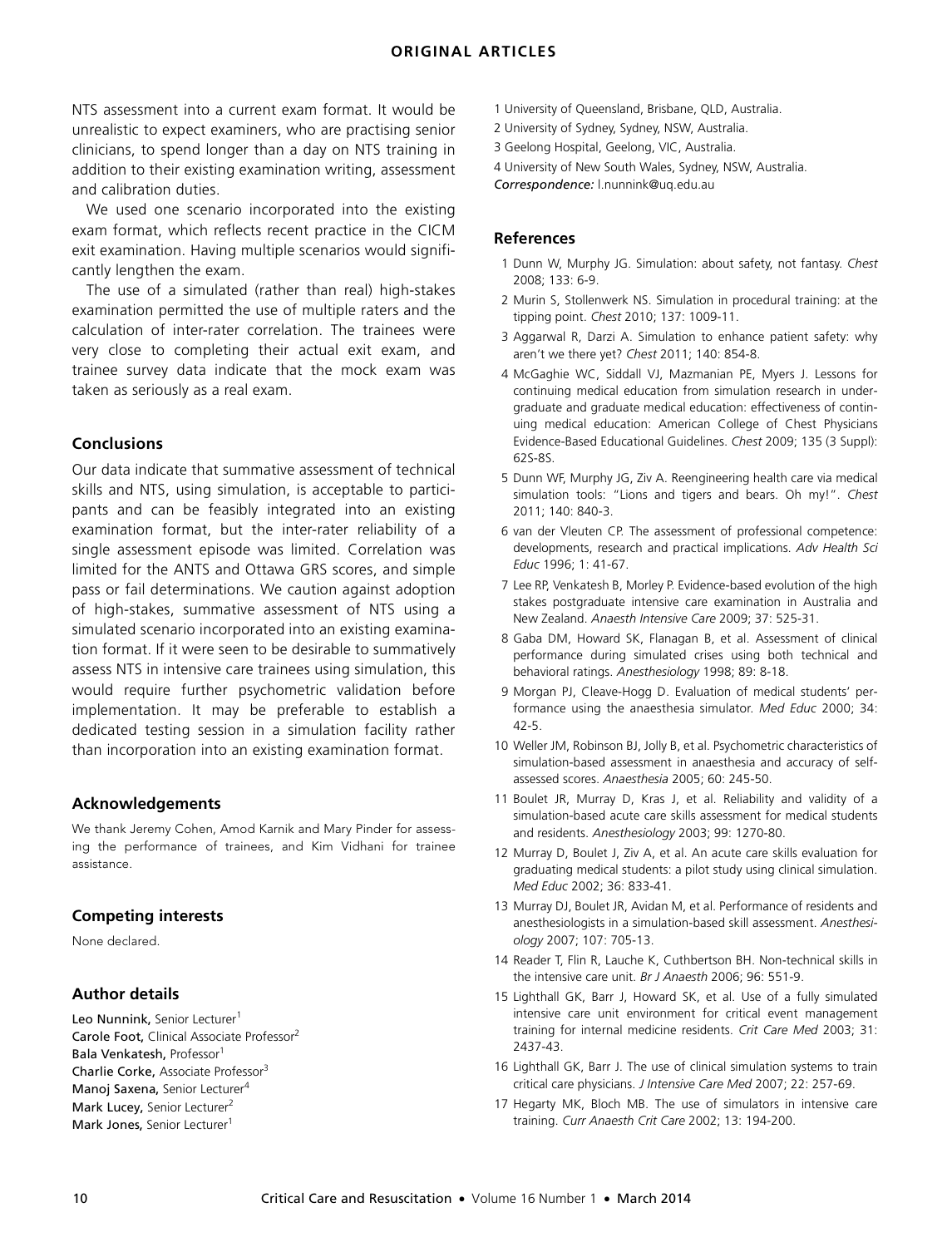## **ORIGINAL ARTICLES**

- <span id="page-5-0"></span>18 Fletcher G, Flin R, McGeorge P, et al. Anaesthetists' Non-Technical Skills (ANTS): evaluation of a behavioural marker system. *Br J Anaesth* 2003; 90: 580-8.
- <span id="page-5-2"></span>19 Kim J, Neilipovitz D, Cardinal P, et al. A pilot study using high-fidelity simulation to formally evaluate performance in the resuscitation of critically ill patients: The University of Ottawa Critical Care Medicine, High-Fidelity Simulation, and Crisis Resource Management I Study. *Crit Care Med* 2006; 34: 2167-74.
- <span id="page-5-3"></span>20 Flin R, Patey R, Glavin R, Maran N. Anaesthetists' nontechnical skills. *Br J Anaesth* 2010; 105: 38-44.
- <span id="page-5-4"></span>21 Australian Government Civil Aviation Safety Authority. [Non-technical skills \(NTS\) training and assessment for](http://www.casa.gov.au/wcmswr/_assets/main/download/caaps/ops/sms-3-1.pdf) regular public transport (RPT) operations Civil Aviation Advisory Publication (CAAP) SMS-3(0). http:// www.casa.gov.au/wcmswr/\_assets/main/download/ caaps/ops/sms-3-1.pdf (accessed Sep 2013).
- <span id="page-5-5"></span>22 Berkenstadt H, Ziv A, Gafni N, Sidi A. Incorporating simulation-based objective structured clinical examination into the Israeli National Board Examination in Anesthesiology. *Anesth Analg* 2006; 102: 853-8.
- 23 Cregan P, Watterson L. High stakes assessment using simulation - an Australian experience. *Stud Health Technol Inform* 2005; 111: 99-104.
- <span id="page-5-6"></span>24 Rosenblatt MA, Abrams KJ; New York State Society of Anesthesiologists, Inc; Committee on Continuing Medical Education and Remediation; Remediation Sub-Committee. The use of a human patient simulator in the evaluation of and development of a remedial prescription for an anesthesiologist with lapsed medical skills. *Anesth Analg* 2002; 94: 149-53.
- <span id="page-5-7"></span>25 Ottestad E, Boulet JR, Lighthall GK. Evaluating the management of septic shock using patient simulation. *Crit Care Med* 2007; 35: 769-75.
- <span id="page-5-8"></span>26 Weller JM, Jolly B, Robinson B. Generalisability of behavioural skills in simulated anaesthetic emergencies. *Anaesth Intensive Care* 2008; 36: 185-9.
- <span id="page-5-1"></span>27 Crossley J, Marriott J, Purdie H, Beard JD. Prospective observational study to evaluate NOTSS (Non-Technical Skills for Surgeons) for assessing trainees' non-technical performance in the operating theatre. *Br J Surg* 2011; 98: 1010-20. ❏

## **Appendix 1. Anaesthesia Non-Technical Skills (ANTS) scale (enter rating for each category and element)**

|                        |                                                                                                                                                                                                                                                                                                                                                                        | Element<br>rating | Category<br>rating |
|------------------------|------------------------------------------------------------------------------------------------------------------------------------------------------------------------------------------------------------------------------------------------------------------------------------------------------------------------------------------------------------------------|-------------------|--------------------|
| Category               | Element                                                                                                                                                                                                                                                                                                                                                                | (out of $4$ )     | (out of $4$ )      |
| Task<br>management     | Planning and<br>preparing                                                                                                                                                                                                                                                                                                                                              |                   |                    |
|                        | Prioritising                                                                                                                                                                                                                                                                                                                                                           |                   |                    |
|                        | Providing and<br>maintaining standards                                                                                                                                                                                                                                                                                                                                 |                   |                    |
|                        | Identifying and<br>utilising resources                                                                                                                                                                                                                                                                                                                                 |                   |                    |
| Team working           | Co-ordinating activities<br>with team                                                                                                                                                                                                                                                                                                                                  |                   |                    |
|                        | Exchanging<br>information                                                                                                                                                                                                                                                                                                                                              |                   |                    |
|                        | Using authority and<br>assertiveness                                                                                                                                                                                                                                                                                                                                   |                   |                    |
|                        | Assessing capabilities                                                                                                                                                                                                                                                                                                                                                 |                   |                    |
|                        | Supporting others                                                                                                                                                                                                                                                                                                                                                      |                   |                    |
| Situation<br>awareness | Gathering<br>information                                                                                                                                                                                                                                                                                                                                               |                   |                    |
|                        | Recognising and<br>understanding                                                                                                                                                                                                                                                                                                                                       |                   |                    |
|                        | Anticipating                                                                                                                                                                                                                                                                                                                                                           |                   |                    |
| Decision<br>making     | Identifying options                                                                                                                                                                                                                                                                                                                                                    |                   |                    |
|                        | Balancing risks and<br>selecting options                                                                                                                                                                                                                                                                                                                               |                   |                    |
|                        | Re-evaluating                                                                                                                                                                                                                                                                                                                                                          |                   |                    |
|                        | Rating descriptions: 1 Poor (endangered or potentially endangered<br>patient safety, serious remediation required); 2 Marginal (cause for<br>concern, considerable improvement needed); 3 Acceptable (satisfactory<br>standard but could be improved); 4 Good (consistently high standard,<br>enhancing patient safety; could be used as positive example for others); |                   |                    |

Not observed: skill could not be observed in this scenario.